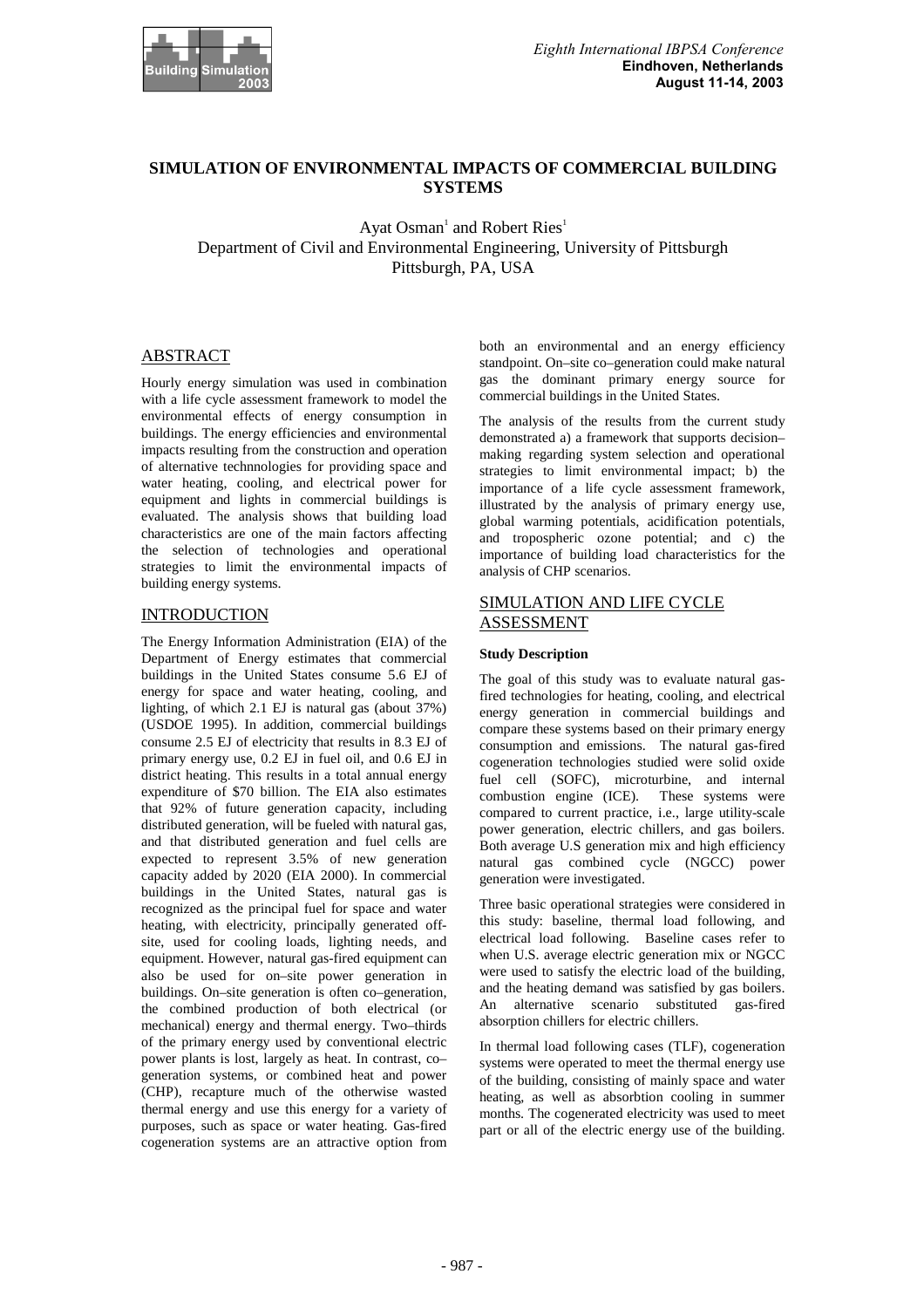The cooling demand of the building in summer months (May and August) was satisfied by using absorption chillers (AC), driven by the heat produced from the cogeneration process. Supplemental electricity was imported from the grid when needed.

In electric load following cases (ELF), cogeneration systems were operated to meet the electrical energy use of the building, consisting of equipment, lighting and cooling. Cooling was by electric chillers (EC) in one scenario, and by a combination of absorption and electric chillers (AC/EC) in another. The cogenerated heat was used to meet part or all of the thermal energy use of the building. Supplemental heat was provided by gas boilers when required. In addition, in the AC/EC scenario, the cogeneration processes were operated to satisfy the cooling load.

Some of the assumptions made in the hourly scenarios were:

-There was no electric storage over the day and electricity from the grid (generated from average electric generation mix) was used when the cogenerated electricity from the cogeneration processes did not meet the electric energy use of the building at different hours of the day in ELF scearios. Likewise, there was no thermal storage over the day and heat from gas boilers was used when the cogenerated heat from the cogeneration processes did not meet the thermal enery use of the building at different

hours of the day in TLF scenarios. Thus, no credit was taken for electrical and thermal energy cogenerated above the demand;

- $\blacksquare$  No heat and electrical losses from cogeneration processes, other than those captured by the conversion efficiencies; and
- Load following can be applied.

#### **Methodology**

Energy simulation was used to obtain the electrical, heating, and cooling loads of the hypothetical building. The hypothetical office building had a floor area of 100,000 square feet. The location chosen for the building has less than 5500 heating degree days and less than 2000 cooling degree days. Data from the Commercial Building Energy Consumption Survey was used to determine the building's envelope characteristics and equipment loads (Sezgan, 1995).

Data from literature and previous studies is used in a life cycle assessment (LCA) framework. The environmental aspects and potential impacts are assessed throughout the product's life, i.e., cradle-tograve. LCA software is used to develop and analyze the set of scenarios reviewed earlier.

The life cycle inventory includes unit processes with inputs, such as raw materials, fuels, auxiliary materials and energies, and outputs, such as, products, emissions, water and solid waste effluents, and electrical and thermal energies. These processes are linked to one another by the flow of products



*Figure 1 Energy Flow, Emission, Wastes, and Land Use Model*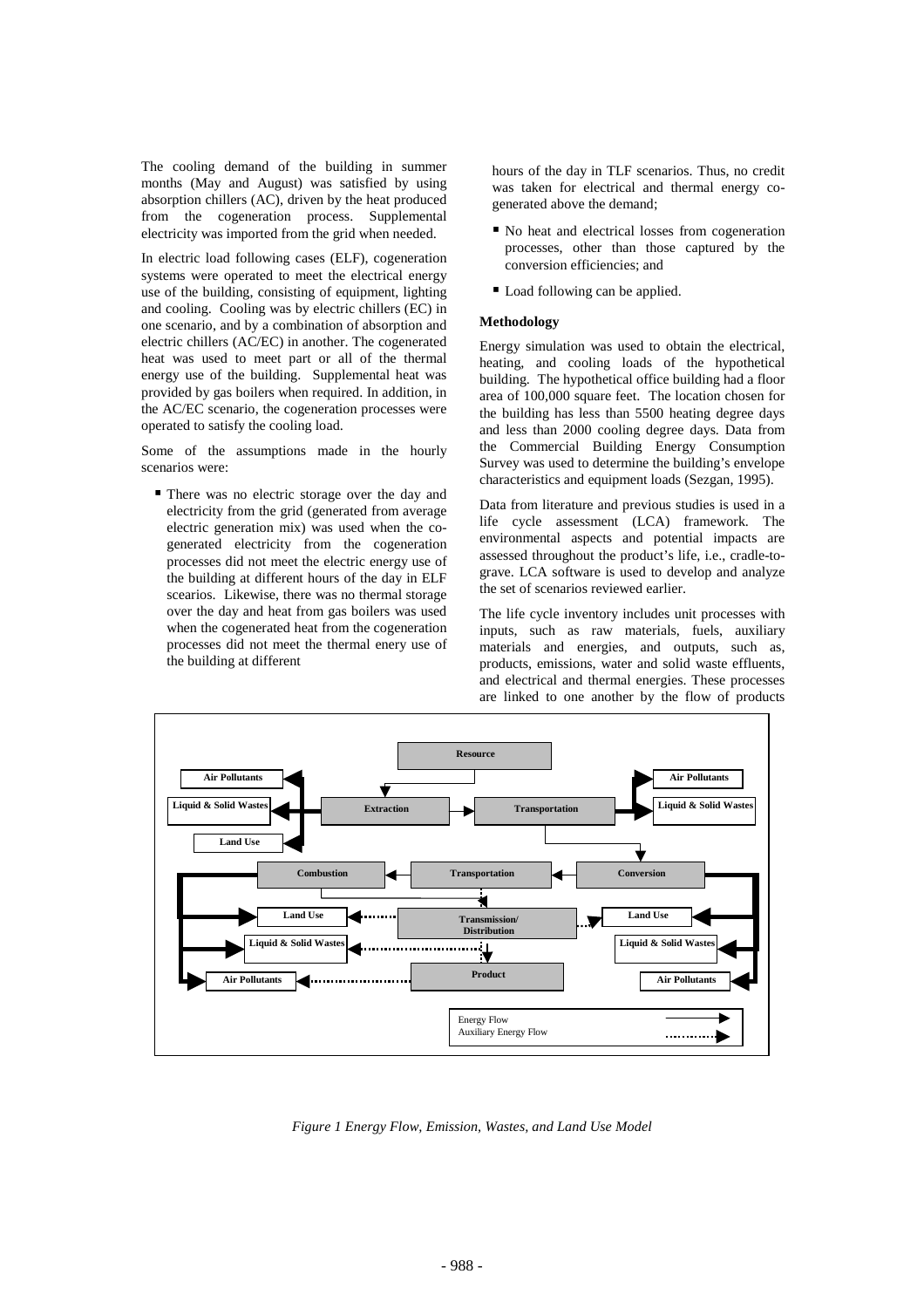through transportation and distribution lines. Figure 1 shows a typical energy flow, emissions, waste, and land use model used in this study.

Primary energy consumption, global warming potential (GWP), tropospheric ozone precursor potential (TOPP), and acidification potential (AP) are the impact categories used to quantify the environmental impact from the energy systems' inventory.

## DISCUSSION AND RESULTS ANALYSIS

#### **Simulation Analysis**

Figure 2 shows the hourly electric energy use of the building. The profiles represent three typical days in three months: January, May, and August. January represents a heating month. There is no cooling load and the electric load is mainly for equipment and lighting. May and August represent cooling months, where the electric load consists of cooling, equipment, and lighting. Two chiller types, electric and absorption, are considered in this study. Therefore, the cooling energy use is either added to the electric load or the thermal load depending on the scenario. When cooling is not included in the electric load, the electric energy use of the building is approximately equal for the three months and peaks during the working hours of the day (hours 8-17). The peak in electric load during summer months reflects the cooling energy demand. Figure 3 shows the hourly thermal energy use of the building. In Janaury, the thermal energy use consists mainly of space and water heating, which is higher during the non-working hours of the day and decreases during the working hours of the day. In May and August, the thermal energy required for heating is only for domestic water, which is relatively small. If cogeneration systems are used, there is the potential for reducing energy consumption by utilizing the cogenerated heat with absorption chillers. This is indicated in Figure 3 by the cooling energy profiles.

#### **System Energy Production**

Figures 4 and 5 show the electrical energy cogenerated from the cogeneration systems while following the thermal energy load of the building. Also, shown in the figures, (dashed line), is the electric energy use of the building. For TLF cases in January and May, the electric energy generated from the cogeneration systems follow the thermal demand profile shown in Figure 3.

The magnitude of the electric energy generated from the cogeneration systems in the TLF scenarios is proportional to their respective electric efficiency ratios. Cogeneration systems with high electric efficiency ratios produced more electricity than those with lower ratios. The SOFC produced more power than the 3-MW ICE followed by the 143-kW ICE and the microturbine. Their respective electrical efficiencies were 47%, 39%, 29%, and 28%.

In January, the results indicate that when the thermal load is high during non-working hours, cogeneration systems are able to meet the electric energy use of the building. As the thermal load decreases and the electrical energy use increases during working hours, the cogeneration systems are not able to meet the electrical demand during some hours, as shown in Figure 4. In these cases, if electric energy storage is not considered, then the cogeneration systems, especially those with low electric efficiency ratios, might not be an attractive alternative to conventional baseline systems, since supplemental electricity must be imported from the grid to meet the electrical demand. In May, the cogenerated electricity from the cogeneration systems in the TLF/AC scenario is



*Figure 2. Hourly Electric Energy Use* 



*Figure 3. Hourly Thermal Energy Use*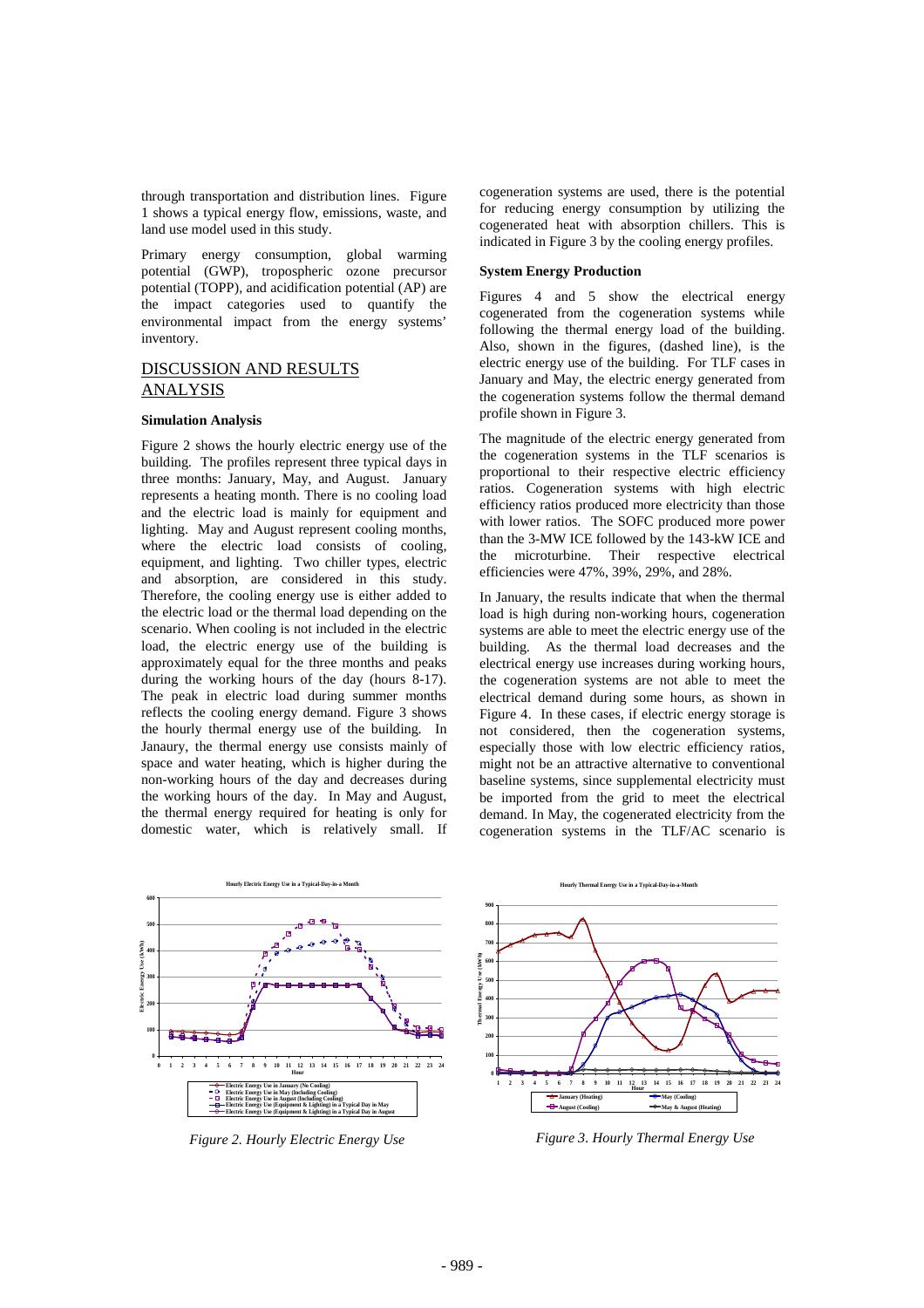lower than the electrical energy load of the building without cooling, as shown in Figure 5, for all hours except for the working hours of the day when the thermal load peaks due to the increase in cooling demand. Even at those peak hours, only cogeneration systems with high electric efficiency ratios (SOFC and the 3MW ICE) are able to produce sufficient electricity to meet the building's demand. Thus, this particular operational strategy (TLF with AC for cooling) does not present an attractive alternative to conventional practice, since the non-cooling thermal load is relatively low in summer months.

Figures 6, 7, and 8, show the cogenerated thermal energy from the cogeneration systems while following the electrical use of the building (ELF). Also shown in the figures is the thermal energy use of the building required for heating and cooling when using an AC. For ELF cases in January and May, the profiles of the thermal energy generated from the cogeneration systems followed the electrical demand profile for January and May, refer to Figure 2. As shown in Figure 7, for May, when cogeneration systems are meeting the electric load of the building including cooling with an EC, the thermal energy profiles follow the electric energy use including cooling profiles (refer to Figure 2). On the other hand, as shown in Figure 8, when the cogeneration systems are meeting the electric load of the building consisting of equipment and lighting only, and cooling is met by an AC or combination of AC/EC, the generated thermal energy profiles from the cogeneration systems follow the electric energy use without cooling profiles shown in Figure 2. The magnitude of the thermal energy generated from the cogeneration systems is proportional to their respective thermal efficiency ratios. Cogeneration systems with high thermal efficiency ratios produce more heat than those with lower ratios. The microturbine produces more heat than the 143-kW



*Figure 4. Electrical EnergyProduction in January (TLF)* 

ICE, followed by the 3-MW ICE, and finally the SOFC. Their respective thermal ratios were 52%, 51%, 41%, and 26%.

In January, because the electric load is low during non-working hours, the cogenerated heat is lower than the building's thermal demand, and hence supplemental heat is required during those hours. However, as the electric load increases during the working hours of the day and the thermal demand decreases, most cogeneration systems are able to meet the thermal demand during those hours except for systems with lower thermal efficiency ratios, such as the SOFC (see Figure 6). Therefore, if thermal storage is considered, cogeneration systems, especially those with high thermal efficiency ratios, would present the potential to reduce the thermal energy consumption by using their co-generated heat to meet the thermal demand.

In May, during all hours of the day, while following the electric load, all cogeneration processes using an EC produce more heat than the domestic heating requirement of the building. However, only cogeneration with high thermal efficiency ratios are able to meet the cooling requirement when using a combination of AC/EC during the working hours of the day, as shown in Figure 8. The microturbine and the 143-kW ICE using AC/EC are able to meet the cooling demand, whereas, the SOFC and the 3-MW ICE using AC/EC are not. In this scenario, the cogeneration systems with the AC/EC were used for supplementary cooling. Thus, from energy efficiency standpoint, in summer months with ELF cases, using a combination of AC/EC would be recommended for cogeneration systems with high thermal efficieny ratios.

#### **LCA Analysis**

As stated earlier, four environmental impact categories were used to quantify the potential



*Figure 5 Electrical Energy Production in May (TLF)*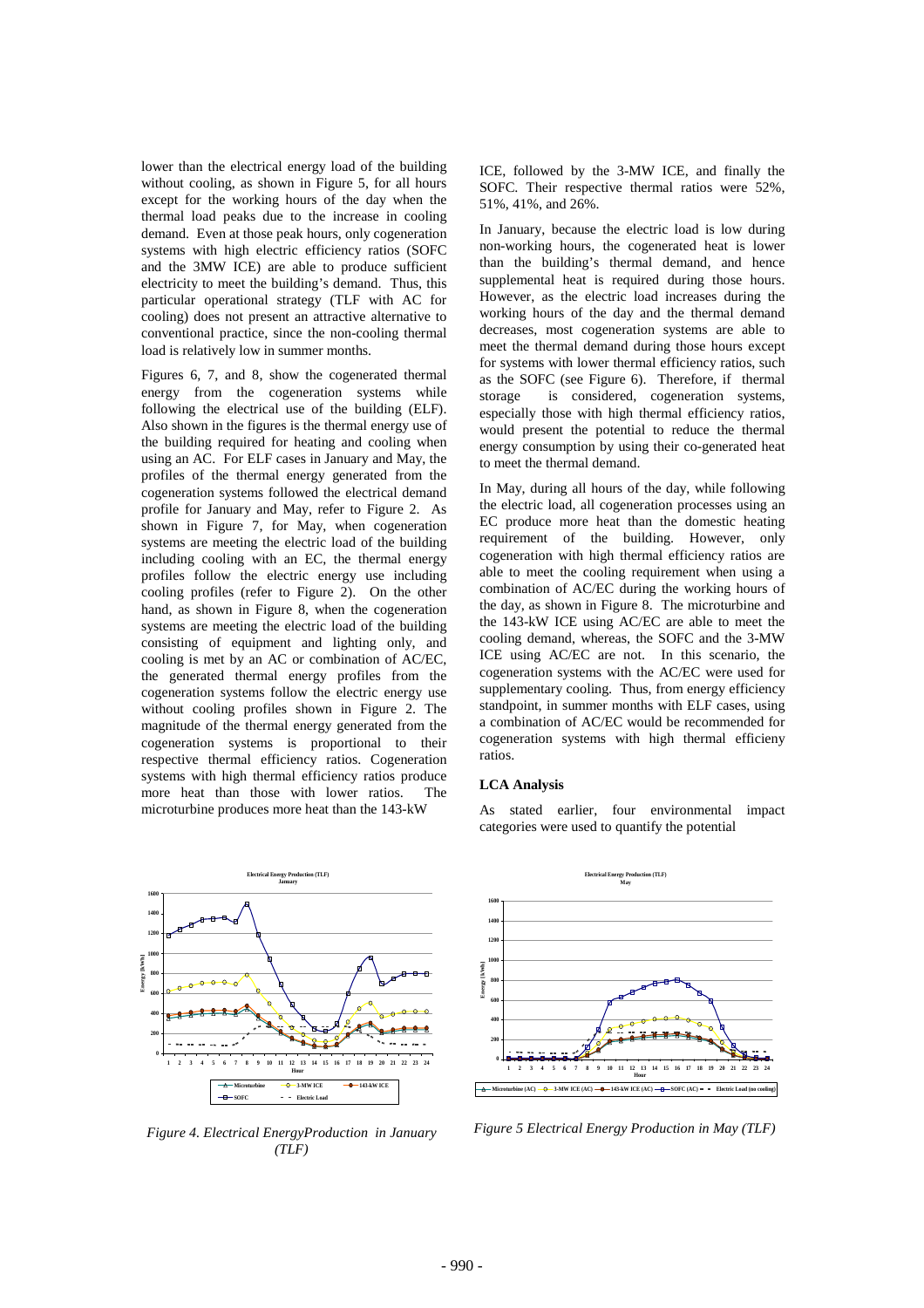contribution of the energy systems' inventory flow points. *Primary energy consumption* and *acidifcation potention (AP)* will be used as an illustration to demonstrate the relationship between the building load characteristics, operational strategies, and environmental impact.

Primary energy consumption represents a quantitative measure of the total amount of primary energy resources needed to deliver energy. The impact of primary energy use determines the availability of natural resources, which could be translated to issues, such as efficiency, conservation, and sustainable use.

Acidification potential (AP) is the result of aggregating acidifying air emissions, expressed in SO2 equivalents. Generally, the average electric generation mix (EC) has the highest unit AP while the SOFC (AC) has the lowest, and the NGCC (EC) has a unit AP similar to the cogeneraion processes.

Figures 9 and 10 show the primary energy consumption resulting from using the energy systems to meet the thermal and electrical energy use of the building using TLF for cogeneration systems. The primary energy consumption of the







*Figure 7. Thermal Energy Production in May (ELF)(EC)* 

cogeneration processes correspond to their thermal efficiencies in TLF cases: processes with high thermal efficiencies consume less energy than those with lower ones. As shown in Figure 9 and Figure 10, primary energy consumption by all processes follow the thermal energy use profile (refer to Figure 3) of the building except when the cogeneration processes fail to meet the electric energy use of the building and require supplemental electricity from the grid.

As shown in Figure 9, during the non-working hours of the day in January, the NGCC followed by the average electric, (baseline cases), has the least primary energy consumption compared to the cogeneration systems, mainly because the electric energy use of the building is low at those hours and all the cogeneration processes cogenerate more electricity than required while following the thermal load of the building. However, as electrical energy use of the building increases during the working hours of the day, most cogeneration processes have lower primary energy consumption than the baseline cases, even though some of the cogeneration processes require supplemental electricity to meet the electric demand (refer to Figure 4).

In May, during non-working hours, all the cogeneration processes have primary energy consumption comparable to the average electric mix (EC) and the NGCC (EC) baseline cases (refer to Figure 10). This is because all of the cogeneration processes fail to meet the electric energy use of the building while following the thermal load (refer to Figure 5).

However, during the working hours of the day, as the cooling energy use of the building increases, the cogeneration processes are able to utilize some of the cogenerated electricity to meet the electric energy load of the building while following the thermal load. As shown in Figure 10, during these hours, all



*Figure 8 Thermal Energy Production in May (ELF) (AC/EC)*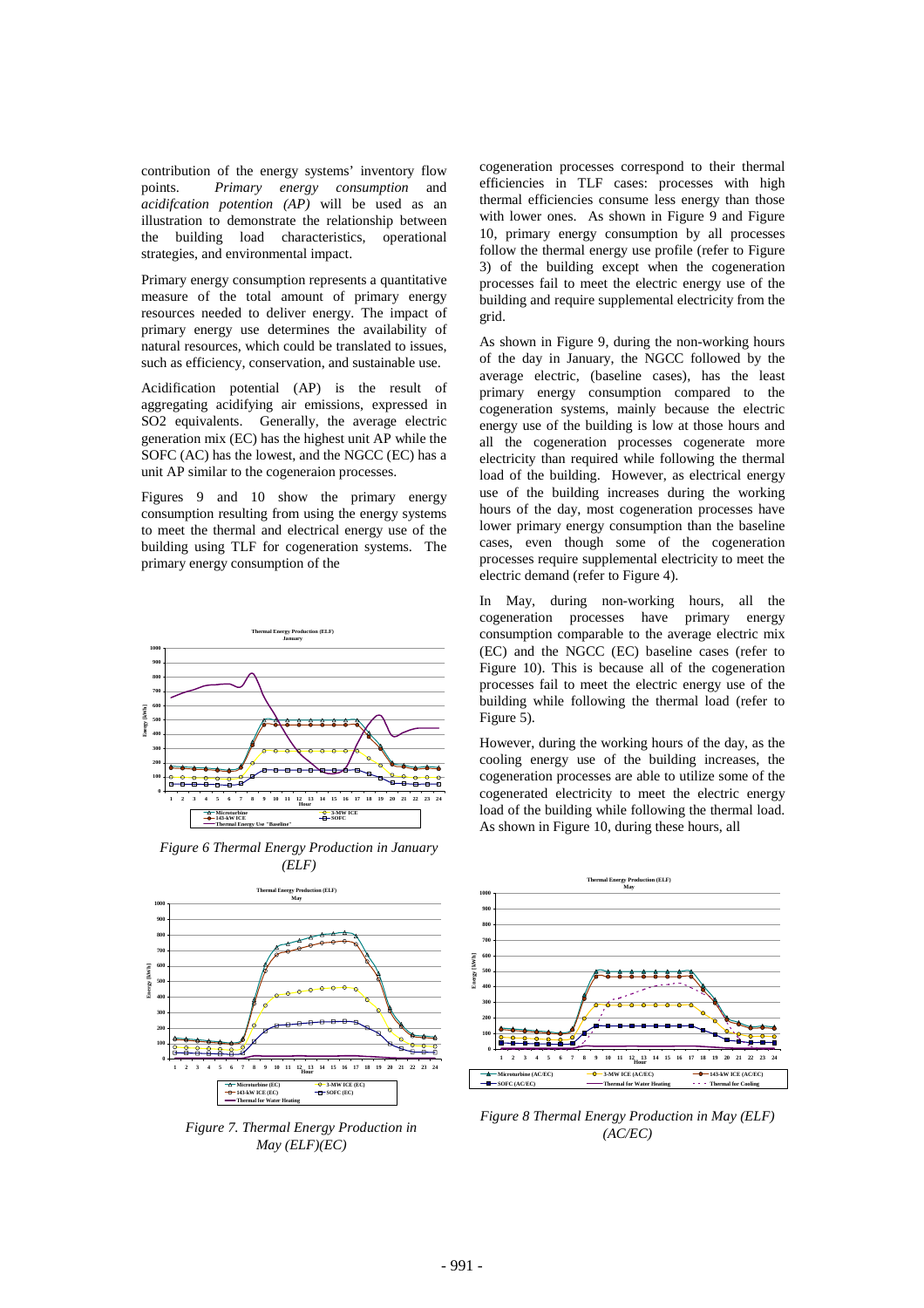the cogeneration processes, except the SOFC (AC), have comparable primary energy consumption, which is lower than the average electric mix (EC) and the NGCC (EC). The SOFC (AC) has the highest energy consumption because it has a relatively low thermal efficiency ratio, and hence it doesn't produce heat efficiently. It does produce a surplus of electrical energy in this scenario (refer to Figure 4).

As shown in Figures 11 and 12, AP emissions from the cogeneration processes follow the thermal energy use profile of the building (refer to Figure 2), except when processes fail to satisfy the electric energy use of the building and require some supplemental electricity.

Generally, although thermal efficiencies of the cogeneration processes are important factors when considering the primary energy consumption (and GWP) of the cogeneration processes, they are insignificant when considering AP (and TOPP).

The microturbine and the SOFC have significantly lower TOPP and AP than both the 3-MW ICE and the 143-kW ICE whether supplemental thermal energy is required to meet the thermal demand of the building or not.

Hence, in TLF cases, while the thermal efficiency ratio of a process is an important factor in predicting the primary energy consumption of a process, the electrical efficiency ratio of a process determines if a cogeneration process is a practical option because the resulting co-generated electricity from the process could be insufficient to meet the electrical load of the building and supplemental electricity might be required to meet the demand.

Figures 13, 14, and 15 show the primary energy consumption resulting from using the energy systems to meet the thermal and electrial energy use of the building (ELF for cogeneration systems). Figures 16, 17 and 18 show the AP of energy systems. The primary energy consumption of the



*Figure 9 Primary Energy Consumption in January (TLF)* 



*Figure 11 AP in January (TLF)* 



*Figure 10 Primary Energy Consumption in May (TLF)* 



*Figure 12 AP in May (TLF)*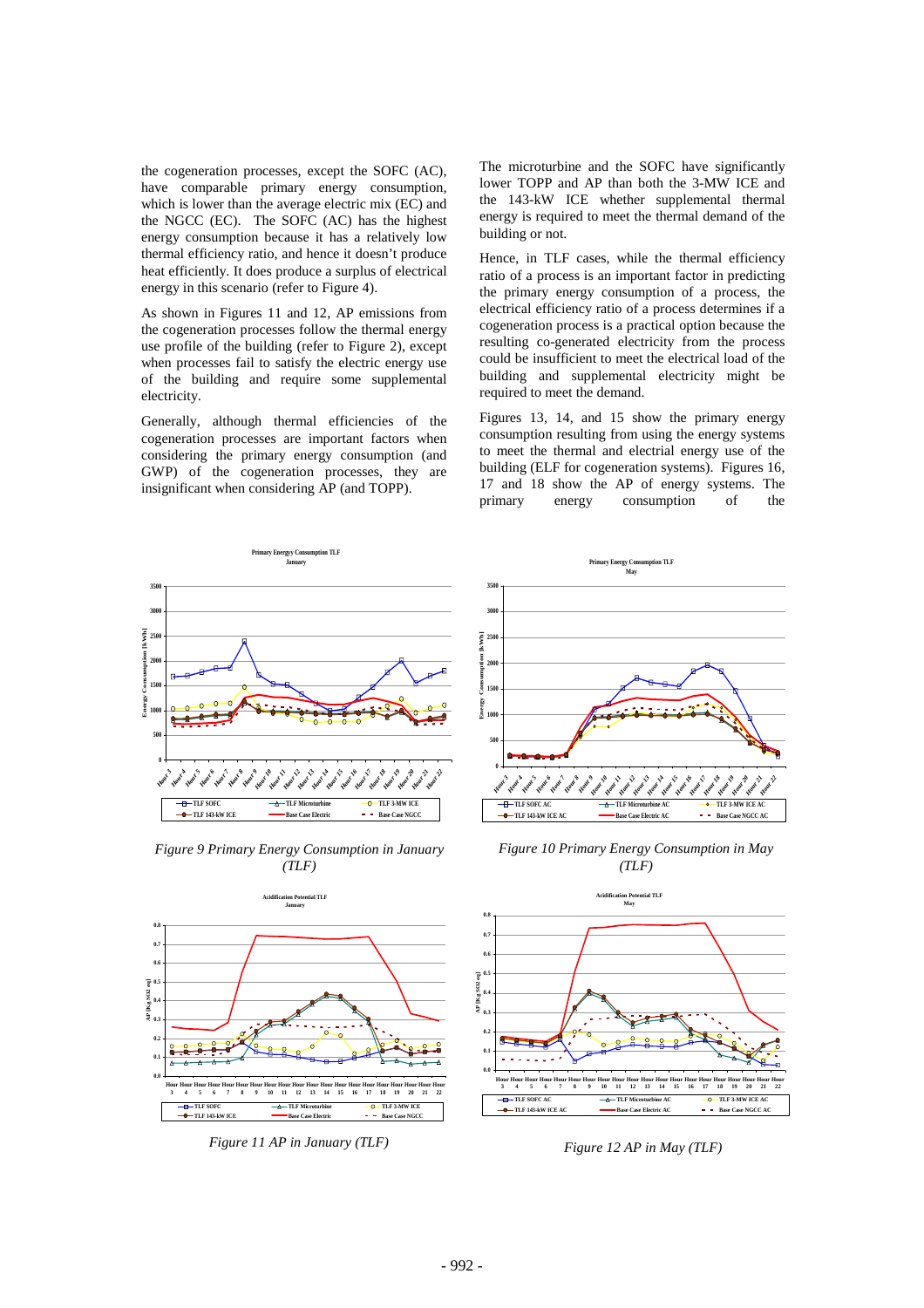cogeneration processes correspond to their electrical efficiencies: processes with high electrical efficiencies consume less energy than those with lower ones. As shown in Figures 13, 14, and 15, primary energy consumption by all processes follow the electrical energy use profiles (refer to Figure 4)

of the building except when the cogeneration processes fail to meet the thermal energy use of the building and require supplemental heat.

Figures 15 and 18 show that in May, when ELF cogeneration processes used a combination of absorption and electric chillers instead of electric



*Figure 15 Primary Energy Consumption in May (ELF) (AC/EC)* 





*Figure 16 AP in January (ELF)* 



*Figure 18 AP in May (ELF) (AC/EC)*